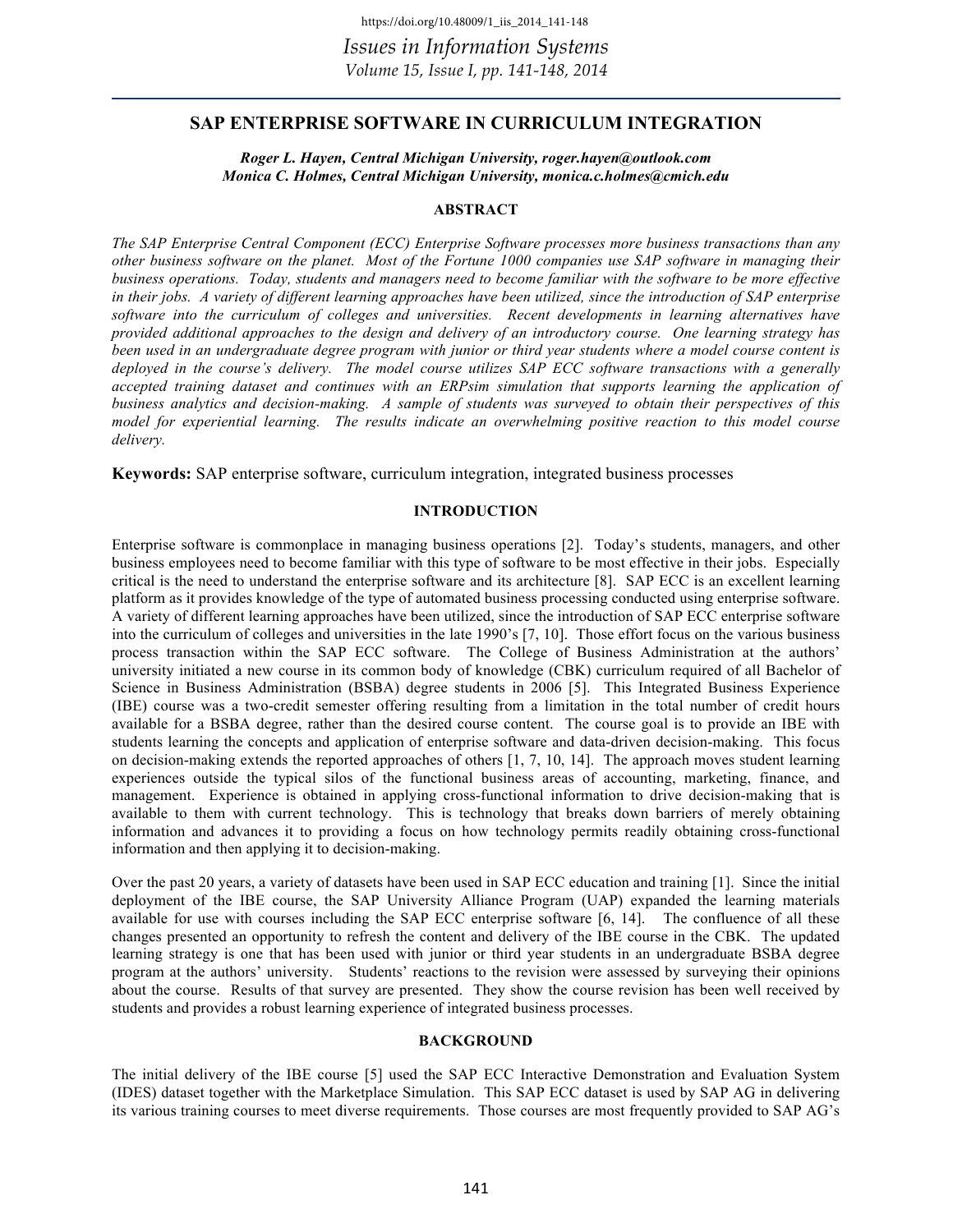*Volume 15, Issue I, pp. 141-148, 2014*

corporate customers who deploy this software in the implementation and ongoing operation of their businesses. It is a large and comprehensive dataset and was the primary dataset available for use in launching the IBE course. The Marketplace Simulation supports student learning that utilizes summarized historical data and an environment for data-driven future-oriented decision-making in a participative environment whereby teams in the course engage in competing with each other. This simulates the highly competitive "real world" business environment. Only a conceptual link was forged between the transaction processing of the SAP ECC enterprise software and the decision-making of the Marketplace simulation. This conceptual linkage was deployed as it appeared to be the best available opportunity for encompassing the integrated concepts of the IBE course at the time of its initial delivery. A survey of students at that time indicated only 55% were satisfied with their learning experience related to the integration of the conceptual linkage of the SAP ECC transaction processing and the Marketplace Simulation decision-making. Clearly, an opportunity existed to improve student satisfaction with the integration of business process experiences.

Since the initial launch of the IBE course, the learning environment has been simplified by faculty members at several universities guided by SAP AG under its UAP [11]. The UAP is instrumental in developing simplified datasets which are tailored to more focused learning activities within universities. Of the available training datasets, the Global Bike Incorporated (GBI) 2.11 version is the one provided by the SAP UAP to use with student exercises at the transaction level. For this updated IBE course, the GBI experiential learning modules include navigation, organization structure, customer sales order to cash, purchase order to cash, and production planning.

Further, the ERPsim simulator was developed and refined by HEC Montreal [6]. This brings a focus on business simulation [13] entering data that represent business decisions such as product prices and production schedules [3]. The ERPsim simulator runs the underlying individual SAP ECC transactions in a live SAP ECC software instance with its unique dataset or client. It provides summary data in SAP ECC reports with competition among student teams operating different companies through the SAP ECC software. The ERPsim environment is a competitive team-based structure with each team operating a separate company business entity. At the end of a simulated time period, summary data can be downloaded to Excel spreadsheets or Access database software. The data is analyzed by students and new decision values are entered. This development engages students in managerial decision-making [12] use of the SAP ECC software. The decision-making requires critical thinking [9] with the reports providing information to support this decision-making. The IBE course is better designed around the ERPsim simulation with this higher level application for decision-making.

# **BUSINESS INTELLIGENCE DASHBOARD**

A Business Intelligence (BI) Dashboard provides a number of analytic data views to support data-driven decisionmaking. Some data views are furnished with the ERPsim BI interface while other views maybe created by ERPsim student participants. The BI version of an ERPsim is required to establish a database link with the BI analytics usually developed using Microsoft Excel. With the ERPsim architecture, the BI Dashboard may receive data from the simulation by either of two primary paths.. An automated path requires a separate database server that cast data in Microsoft Access format for transmission to the Excel BI Dashboard. Alternatively, a manual path is available for obtaining report output directly as an Excel file from the SAP ECC client of the simulation. Those Excel files are then input to the Dashboard workbook. Updates are done periodically. They do not occur with the processing of each of the low-level transactions within the SAP ECC system. A dashboard provides information for both internal and external operations. The internal analytics are those that would be available within a typical SAP ECC enterprise software system, whereas the external analytics would most likely be obtained from a third-party collecting and selling marketing data. One arrangement of a dashboard used with the IBE course are as follows:

# **1. Internal**

- a. Company quantity sold by material (product) (Figure 1)
- b. Company quantity sold by material by sales area
- c. Company average price by material by sales area
- d. Company revenue by material by sales area
- e. Company quantity sold by material by sales area by distribution channel
- f. Company average price by material by sales area by distribution channel
- g. Company revenue by material by sales area by distribution channel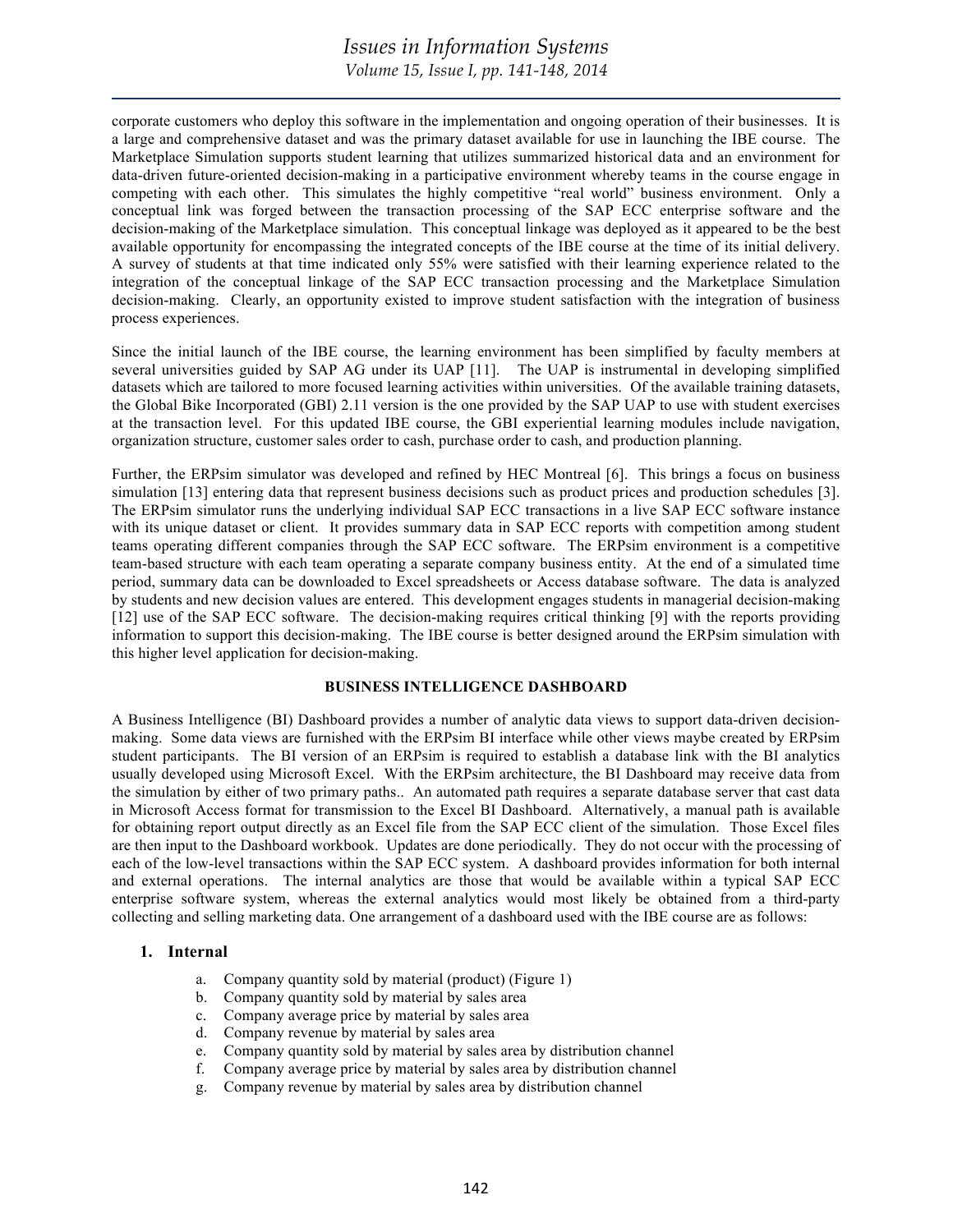### **2. External**

- a. Market average price by material by area (Figure 2)
- b. Market quantity sold by material (product)
- c. Market quantity sold by material by sales area
- d. Market revenue by material by area



Figure 1. Company quantity sold by material analytics



**Figure 2.** Market average price by material by area analytics

# **METHODOLOGY**

Using this learning architecture, students in a third year or junior level management information systems course at the authors' university completed the IBE course. A survey of the students' perceptions of the experience was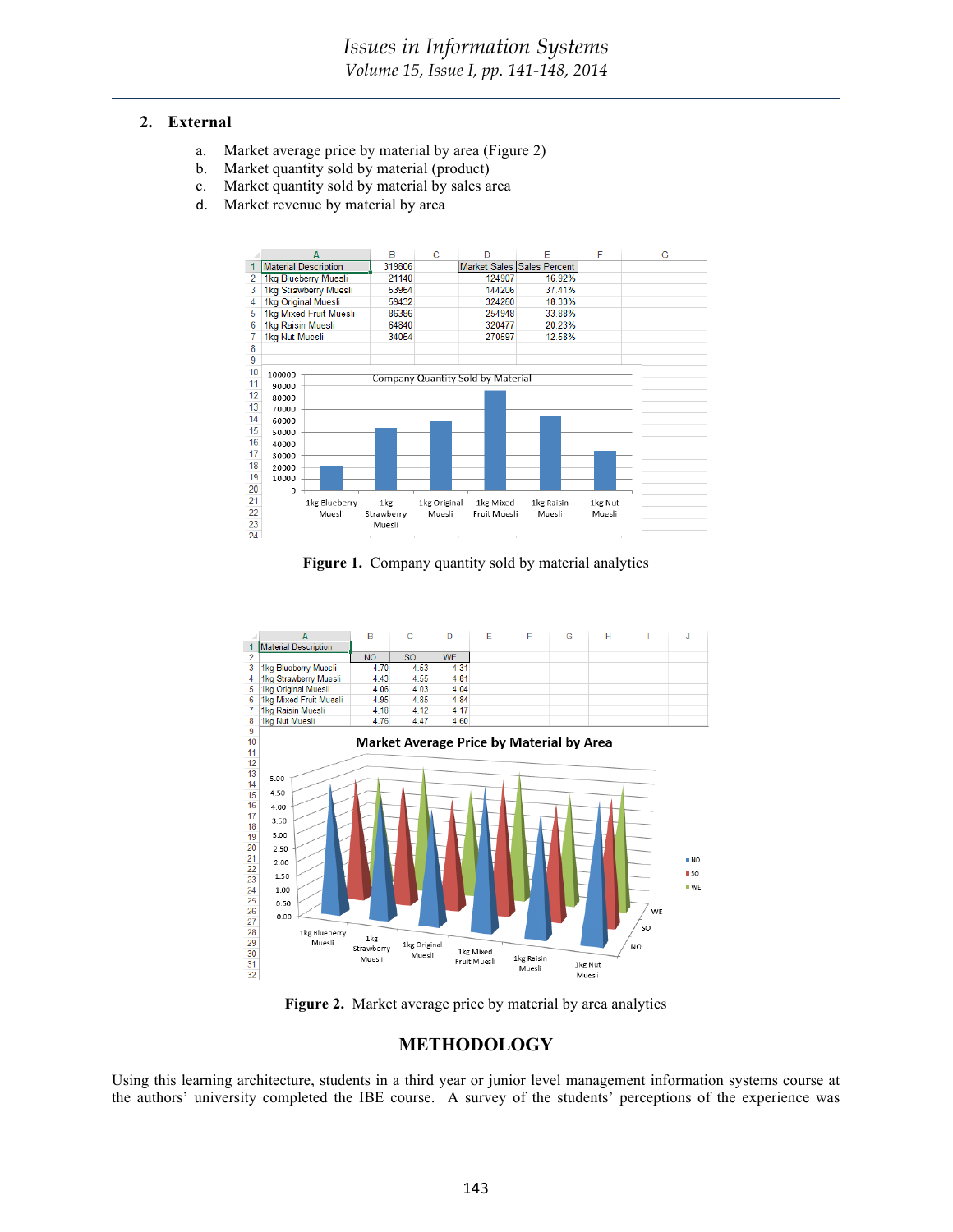administered at the end of the course to three sections of the course. This represents a sample of students from the ongoing population of students enrolled in this course with multiple sections provided each semester. The survey instrument, with 27 questions, uses a seven-point Likert scale with seven (7) as strongly agree/extremely satisfied, one (1) as strongly disagree/strongly dissatisfied, and four (4) as don't know/no opinion. The questions are arranged in four general categories: limited student demographics, overall enterprise software learning, decisionmaking enterprise software learning, and students' other perceptions of the course. The overall enterprise software learning focuses on the individual transactions using the Global Bike 2.11 data. The decision-making software learning focuses on a BI component using the Muesli cereal dataset. The other perceptions are open-ended responses for student comments. Eighty-seven (87) students in the course completed the survey. Course assessment is appraised based on a four-dimension category evaluation [4]. These are described as follows:

- 1. **Business integration** is the learning related to the interactions among various business functional areas that include marketing, production, accounting, finance, and management that are included in the SAP ECC software.
- 2. **Business transactions** is the learning associated with SAP ECC transaction sets for the various business functions which is the lowest level of the SAP ECC software.
- 3. **Teamwork** is the effectiveness of collaborating in teams to complete course activities.
- 4. **Student satisfaction** is the student perception of how well they liked the overall SAP ECC experience including the ERPsim simulation.

Several questions collected demographic data while others were open-ended responses. Those questions asked for suggestions to improve the class and the optimal size of a team. Several questions in the survey were reverse coded. Questions on demographic data and open-ended responses are excluded. The remaining set of questions is one where there is not a continuous item numbering of the usable questions. Question 21 is the only question where the 7-point Likert-scale was not used as it directly asked about team size in number of team members. Questions and their reference numbers are presented with their corresponding results in the next section, grouped by the evaluation categories.

# **RESE**AR**CH ANALYSIS**

Sixty-one (70%) of the respondents were male while 26 (30%) were female [4]. Table 1 illustrates the results of questions 2, 3, 4, and 15. These questions refer to the impact of the SAP ERPsim on student learning of business functional integration. For the purpose of this evaluation, all the category responses for agree or satisfied are combined to provide a single view of student perceptions. These responses to the questions 2, 3, 4, and 15 indicated that the participants agreed with these viewpoints. This strongly suggests that the students liked using the SAP ECC enterprise software and the SAP ERPsim manufacturing simulation as a tool to learn the integration of business processes. Specifically, these business processes were from the functional areas—accounting, marketing, finance and management.

**Table 1**. Impact of SAP ECC on Business Integration Understanding

| <b>Item (Survey question number)</b>                                               | $%$ Agree |
|------------------------------------------------------------------------------------|-----------|
| SAP ECC helped me better understand the integration of the concepts and ideas of   | 82        |
| the functional areas of business from marketing, finance and management. (2)       |           |
| The SAP ERPsim simulations helped me better understand the relationships of        | 84        |
| business decision-making among accounting, marketing, finance, and management.     |           |
| (3)                                                                                |           |
| The SAP ERPsim simulations helped me better understand the issues, concepts, and   | 90        |
| ideas of data-driven decision-making that takes place in business enterprises. (4) |           |
| Overall, the SAP ECC software and ERPsim assignments helped me to better           | 86        |
| understand integrated business processes and data-driven business decision-making  |           |
| (15)                                                                               |           |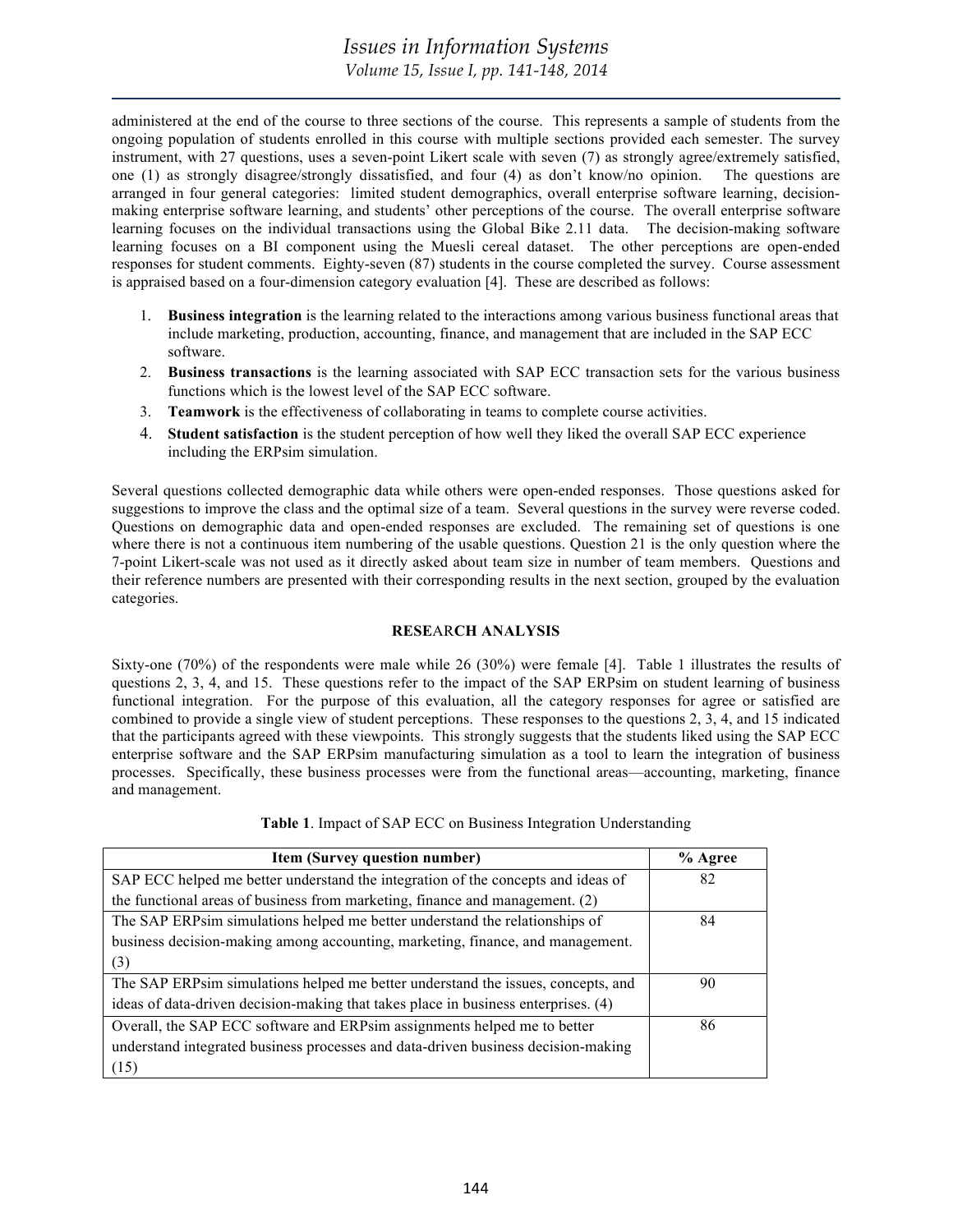Table 2 indicates student satisfaction with the use of the SAP ERPsim simulator, whereas Table 3 portrays their satisfaction with the SAP ECC enterprise software in their IBE class. More than 82% of the students reported being satisfied with the use of the SAP ERPsim simulator, the number of SAP ECC assignments and the SAP ERP enterprise software content in their course. It is obvious that the students believed that the SAP ECC enterprise software and the SAP ERPsim are appropriate as learning tools to teach enterprise concepts. This satisfaction appears as a strong positive indicator for a CBK required course.

| <b>Item (Survey question number)</b>                                                  | % Satisfied |
|---------------------------------------------------------------------------------------|-------------|
| Which of the following best describes your overall level of satisfaction with the SAP | 82          |
| ERPsim simulations used in the SAP ERP course in understanding integrated business    |             |
| processes? $(6)$                                                                      |             |
| Which of the following best describes your overall level of satisfaction with the     | 87          |
| number of SAP ECC assignments in the SAP ERP course? (7)                              |             |
| Which of the following best describes your overall level of satisfaction with the     | 83          |
| enterprise software content in the SAP ECC course? (8)                                |             |
| The SAP ERPsim simulations took more time and effort than its expected worth to me    | 53          |
| in better understanding and applying integrated business processing concepts. (5)     |             |

Table 3 highlights student satisfaction with the use of the SAP ECC enterprise software on several fronts—the learning and depth of learning regarding the SAP ECC system and enterprise software, integrated business processes and data-driven business decision-making. Overall, about 80% of the participants were satisfied with the way the SAP ERP enterprise software and the SAP ERPsim simulator were used in the class as well as during their class time. This is an important indicator of the positive reception of the enterprise software and the simulator as teaching tools. On the other hand, students had mixed opinions on the amount of effort required for the course in this learning experience. Fifty-three present expressed their opinion of satisfaction of the course workload in their responses to questions 5 and 10. For question 5, 39% thought the course was too much work, whereas for question 10, 34% viewed the course workload as too great concerning the understanding of the experience with the integration of business processes. A comment from the students was "the course is good for us to learn more about the integration of the concepts and ideas of the functional areas of business from marketing, finance and management." Other students' comments suggested that they learned more with the software and simulator.

# **Table 3.** Student Satisfaction with the SAP ECC Enterprise Software

| Item (Survey question number)                                                           | % Satisfied |
|-----------------------------------------------------------------------------------------|-------------|
| Which of the following best describes your overall level of satisfaction with the SAP   | 79          |
| ECC software assignments used in the SAP ECC course in understanding integrated         |             |
| business processes? $(12)$                                                              |             |
| Which of the following best describes your overall level of satisfaction with the SAP   | 82          |
| ECC in learning about the integration of business transaction processing with business  |             |
| $decision-making? (13)$                                                                 |             |
| Which of the following best describes your overall level of satisfaction with the depth | 78          |
| of learning regarding the SAP ECC system and enterprise software in the SAP ERP         |             |
| course? $(14)$                                                                          |             |
| The SAP ECC software assignments took more time and effort than its expected worth      | 53          |
| to me in better understanding and applying integrated business processing concepts.     |             |
| (10)                                                                                    |             |
| Which of the following best describes your overall level of satisfaction with the       | 85          |
| number of class hours for this course? (24)                                             |             |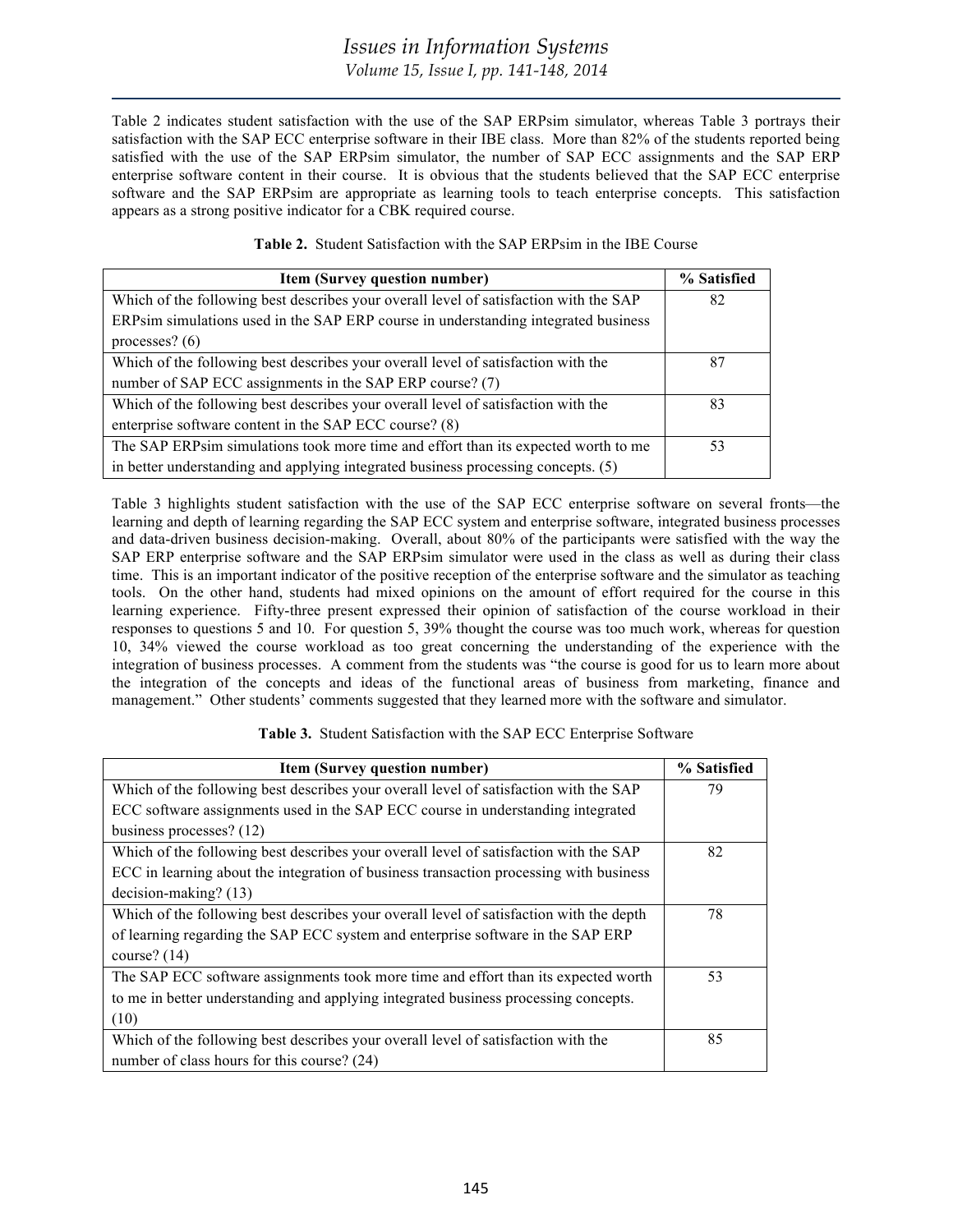*Volume 15, Issue I, pp. 141-148, 2014*

Table 4 lists the students' satisfaction with the SAP ECC software assignments. Here, 83% agreed that the SAP ECC software assignments were instrumental in enhancing their understanding of the issues and concepts associated with the way transaction processing occurred in enterprise software. In the typical face-to-face lecture-based only classroom, the instructor would have to use up plenty of class time to explain the business processes required by transactions. A similar number of students stated that the SAP ECC software assignments also enhanced their understanding of the integrated nature of business transaction processing. This highlights the fact that carefully designed assignments do help with student learning.

| Table 4. Impact of SAP ECC Business Transactions on Student Learning |  |
|----------------------------------------------------------------------|--|
|----------------------------------------------------------------------|--|

| <b>Item (Survey question number)</b>                                                 |    |  |
|--------------------------------------------------------------------------------------|----|--|
| The SAP ECC software assignments helped me better understand the issues, concepts,   | 83 |  |
| and ideas of transaction processing that takes place in enterprise software. (9)     |    |  |
| The SAP ECC software assignments helped me better understand how integrated          | 83 |  |
| business transaction processing works to support the actions resulting from business |    |  |
| $decision-making. (11)$                                                              |    |  |

Questions 16, 17, 18, 19 and 20 (Table 5) refers to the students working in their teams. More than 92% of the students agree that working in teams helped with their learning and communication. This finding is not a surprise since students often express a preference to work in teams and prefer to help their classmates instead of just working individually. On the other hand, only 28% indicated a preference for working individually, whereas 66% indicated working in teams would be better. The remaining 6% were indifferent in completing their assignments individually.

# **Table 5.** Teamwork Outcome Measures

| <b>Item (Survey question number)</b>                                               | % Agree |
|------------------------------------------------------------------------------------|---------|
| Working in teams in the SAP ERP course helped me improve my effectiveness as a     | 93      |
| team member in completing the team assignments in other courses (16)               |         |
| Overall, the teamwork in all my courses helped improve my communication and other  | 92      |
| skills in working as a team solving business problems (17)                         |         |
| Our team worked together effectively on the SAP ECC Global Bike assignments. (18)  | 95      |
| Our team worked together effectively on the SAP ERPsim simulations (19)            | 98      |
| Completing all assignments individually in the SAP IBE course would be better than | 28      |
| working on them as a team. $(20)$                                                  |         |

When the participants were asked whether the size of the teams should be changed, 83% stated that the current size of five (5) is about right (Table 6). About 15% indicated that it should be decreased and only 2% felt that it should be increased. These results were supported by survey question number 22 which asked the participants for their suggestions regarding the optimal team size for the SAP ERP course. The majority of the participants indicated that their team sizes were optimal for this learning experience. Overall, students also liked the fact that these learning tools require them to work in teams more effectively and efficiently. They believe that their communications as team members also had improved. Comments from the students include "It is really an interesting course! Not only knowledge, but also teamwork. I enjoy this course very much."

| <b>Table 6. Team Sizes</b> |  |
|----------------------------|--|
|----------------------------|--|

| <b>Item (Survey question number)</b>                     | % It should<br>be increased | % It is just<br>about right | % It should<br>be decreased |
|----------------------------------------------------------|-----------------------------|-----------------------------|-----------------------------|
| What is your opinion about the size of the teams used in |                             | 83                          |                             |
| this SAP IBE course (that is, the number of team         |                             |                             |                             |
| members) $(21)$                                          |                             |                             |                             |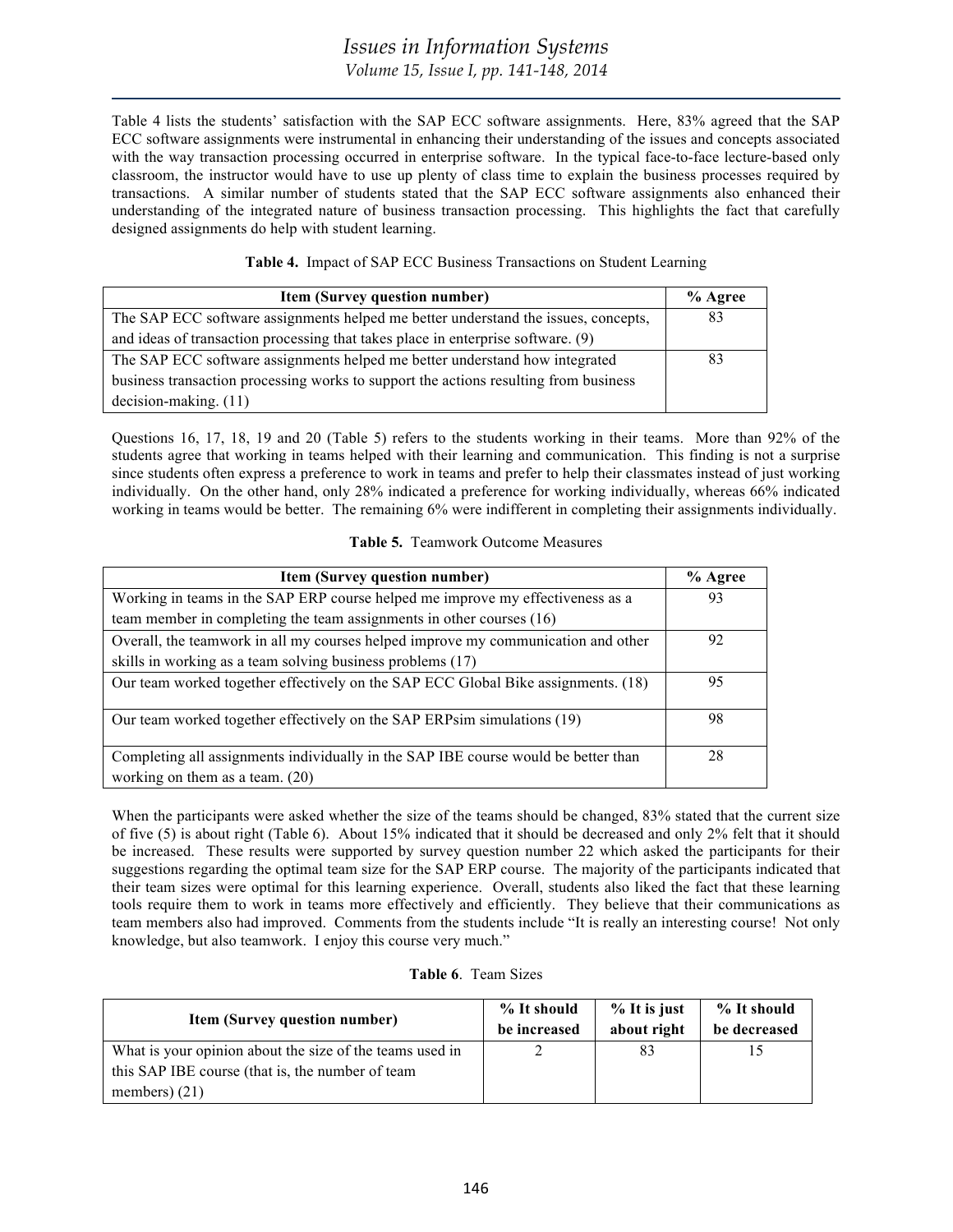A summary across the four dimension (Table 7) indicates an overall evaluation impact of 86%, which is viewed by the authors as a most successful delivery of this approach to integrated business processes. This measure does not include measures of student perceptions of the amount of work in completing the course as that represents their impression of the workload of this course versus other courses in the curriculum. Teamwork dimension was the strongest area of student agreement. This is an area of emphasis across the entire BSBA curriculum and demonstrates the effective inclusion of that component in this course.

| Category                     | % Agree |  |  |
|------------------------------|---------|--|--|
|                              | Average |  |  |
| <b>Business Integration</b>  | 86      |  |  |
| <b>Business Transactions</b> | 82      |  |  |
| Teamwork                     | 89      |  |  |
| <b>Student Satisfaction</b>  | 84      |  |  |
| <b>Overall Evaluation</b>    |         |  |  |

|  |  | Table 7. Overall Impact by Category |
|--|--|-------------------------------------|
|  |  |                                     |

#### **SUMMARY AND CONCLUSIONS**

These results suggest that using the SAP ECC enterprise software and the SAP ERPsim simulations can enhance the learning of the integration of business processes, their related transactions, and decision-making. Overwhelmingly, the students were most satisfied with the model course organization and its delivery using the technological landscape with the multiple servers of the ERPsim environment.

A number of lessons have been learned through this experience of the IBE course delivery. Key lessons learned are as follows:

- 1. The technology environment was not a challenge. Access to the SAP ECC and ERPsim servers was readily available and maintained consistence communication connections.
- 2. The model course organization worked extremely well as is validated by the student perceptions of the course.
- 3. The goal of the course for students to understand enterprise software and its use in the day-to-day integrated operations of a business organization was achieved.
- 4. The goal of the course for students to understand the application and use of enterprise software in decisionmaking across the functional business areas was achieved.
- 5. The course described here serves as an approach that may be used in a corporate training environment.

The technological architecture and model course organization should be tested in other CBKs of the BSBA degree to determine the efficacy of the approach on a broader scale. Future work should examine the use of only one dataset across the entire learning model organization. That is, one dataset or client for both learning the fundamental operational level transactions and the ERPsim business decision-making environment. This would reduce the requirement for students to shift their thinking from one type of business, such as GBI with its data, to another type of business with different data, such as the manufacture of cereal as used with the ERPsim simulation.

### **REFERENCES**

- 1. Antonucci, Y. L., Corbitt, G., Stewart, G. and Harris, A. L. (2004). Enterprise Systems Education: Where Are We/ Where Are We Going? *Journal of Information Systems Education*, 15(3), 227-234.
- 2. Hayen, R. L. (1997) *SAP R/3 enterprise software: an introduction*, New York, NY: McGraw-Hill Irwin.
- 3. Hayen, R. L. (2013). SAP Enterprise Software Introductory Course: A New Paradigm, *Proceedings 53rd IACIS Conference*, 54-55.
- 4. Hayen, R. L. & Holmes, M. C. (2013). [SAP Integrated Business Processes]. Raw research data.
- 5. Hayen, R. L., Vetter, D., & Huang, Z. (2007). Using ERP in Curriculum Integration: A Case Study. *Issues in Information Systems*, 8(1), 204-210.